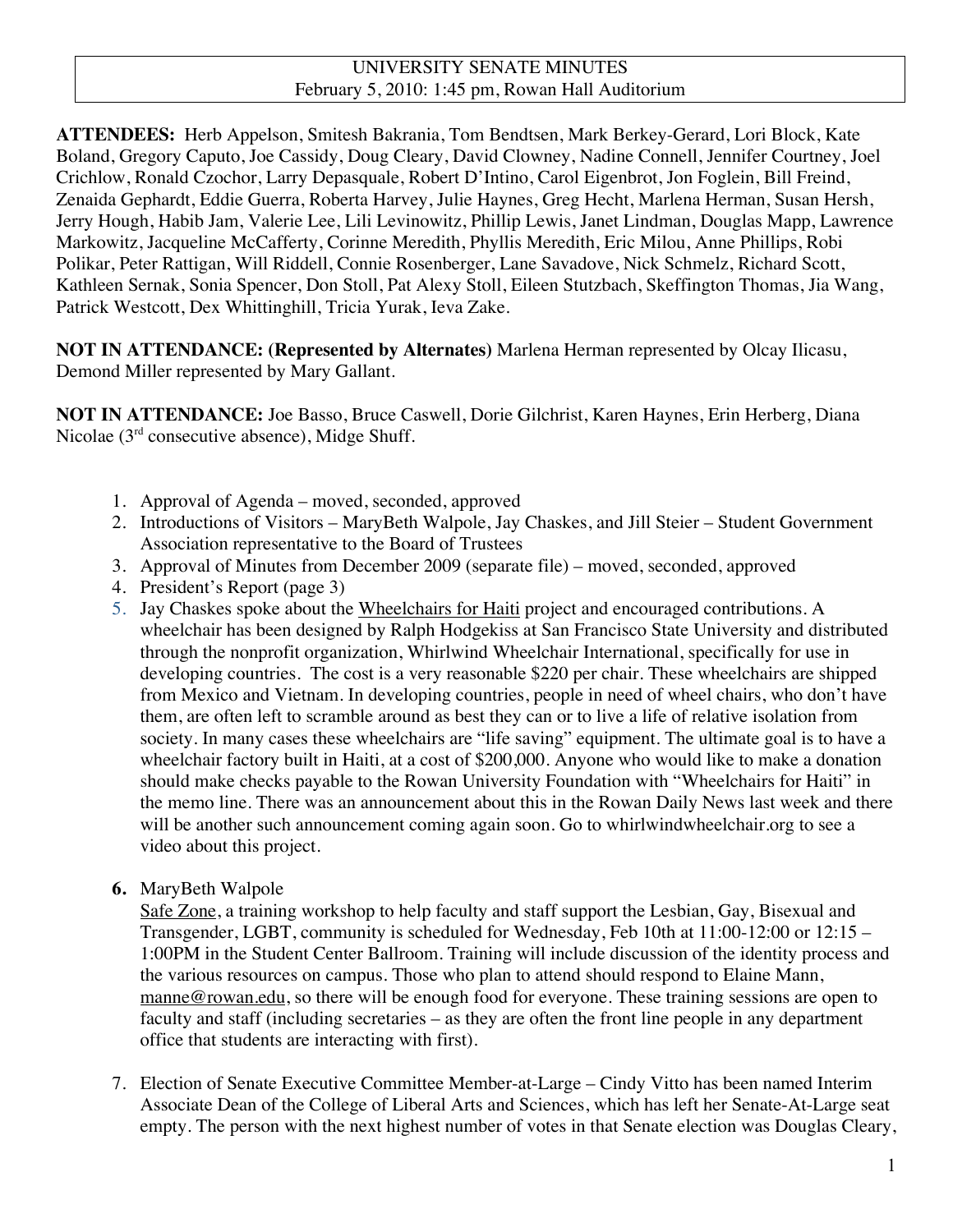who has agreed to take Cindy's Senate position to fill out her term. Cindy was also Senate-at-large representative to the Senate Executive Committee. A unanimous ballot was cast for Eddie Guerra to fill the Senate-at-large position, motion moved, seconded, passed.

- 8. Standing Committees & Task Forces
	- a. Curriculum Committee
		- i. Curriculum Committee Report (pages 7-10) Six Process C curriculum changes where accepted. The minor in Business Spanish passed with one abstention, all others passed unanimously.
	- b. Academic Policies & Procedures Resolution
		- i. **Withdrawal** of Resolution Allowing Undergraduate Students to Opt Out of an Early Poor GPA (page 11) Motion made to withdraw last month's version of the resolution, seconded, passed. New version submitted with addition of the previously "supplemental" information incorporated as part of the new policy. Many other institutions have a policy such as this and call it a "GPA fresh start."
		- ii. 1<sup>st</sup> reading: Resolution Permitting GPA Forgiveness for Poor Performance during the First Year (pages 12-13) – Senators should take this back to departments for discussion. Final vote next month. Decisions for implementation of this policy would rest with the Administration. Some numbers regarding how many students might be eligible to benefit from something like this – last year 163 students had less than a 1.9 GPA, 51 of these students left the university. 22 of these 51 students left with under a 1.0 GPA and 15 of these students left without giving a reason.
- 9. Interim policy change regarding hardship withdrawals (page 14) This interim policy has been put in effect by the administration – the Senate is being asked to take action to make the interim policy official. It is surmised that the term "drop" was used incorrectly when the original policy was written and probably was never the intention to wipe out all record of the student being registered for the course. This should be handled as a late withdrawal, not a hardship withdrawal.
- 10. New Business none
- 11. Adjournment at 3:01PM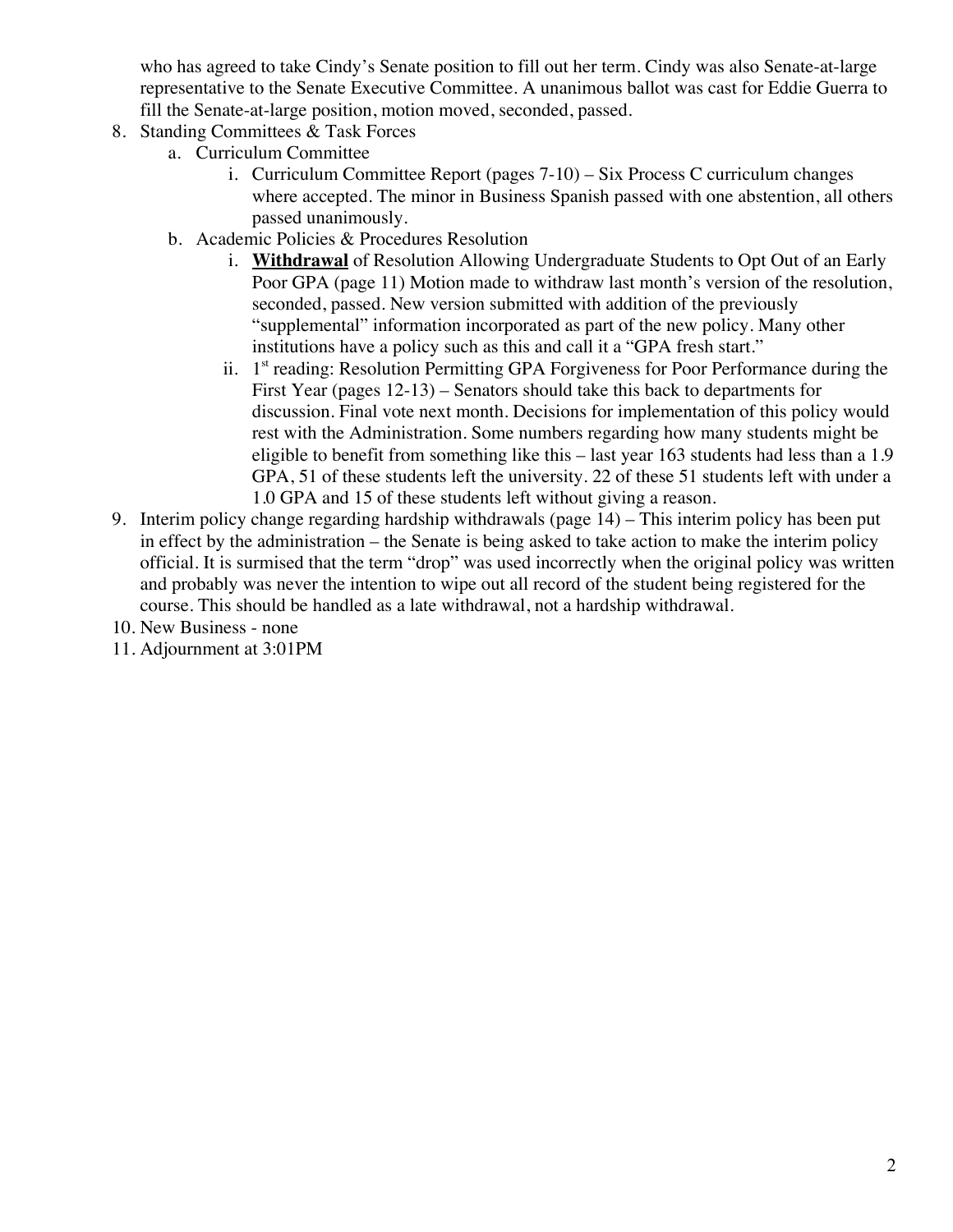- 1. Cost Center Model Update (page 4) Complete diagram would show three separate funnels for Summer School, Graduate School and CPCE.
- 2. Ieva Zake new Honors Coordinator
- 3. Rory McElwee new Rowan Seminar Coordinator (Fall 2009)
- 4. Ad-Hoc committee on Centers & Coordinators (page 5) Is anyone interested in serving on this committee with Ed Streb? If so, contact Eric or Ed.
- 5. A-4327: Establishes NJ PLACE (New Jersey Pathways Leading Apprentices to a College Education) program to facilitate college credit for registered apprenticeship programs. (page 6)
- 6. Medical School Advisory Committee Update
- 7. Search Committee for VP for Advancement (Mary McRae's replacement). University has contracted with Witt/Kieffer. The position is already being advertised, but won't get to the interview stage for a while yet.
- 8. Open hearing on the Strategic Enrollment Management Task Force report Feb 12<sup>th</sup> at 1:45pm in Lib 326 - report can be downloaded at:

http://www.rowan.edu/provost/taskforce/documents/StudEnrollMgtTaskForce-FinalReport-Aug102009.pdf

- 9. Reorganization Endorsed by a Board of Trustees Resolution
	- a) Creation of Office of Student Academic Services for the Medical School
		- i. Director, Ed Eigenbrot
		- ii. Entirely funded by the Medical School Appropriation
	- b) Creation of Office of Institutional Effectiveness (OIE)
		- i. Director, Mira Lalovic-Hand
	- c) Dissolve Institutional Research and Planning (IRP)
		- i. The responsibilities of this office will now lie in the OIE
	- d) Rename CPCE the College of Graduate & Professional Education (CGPE)
		- i. Home of CPCE, Graduate School, and Summer School
		- ii. One revenue sharing model for all three
		- iii. Graduate Executive Council elects a chairperson
	- e) Creation of Office of Enrollment Management
		- i. External search for director
		- ii. Funded by a \$15 increase in application fee (to \$65 which is the average of our competitors).
	- f) International Center to follow Cost Center Model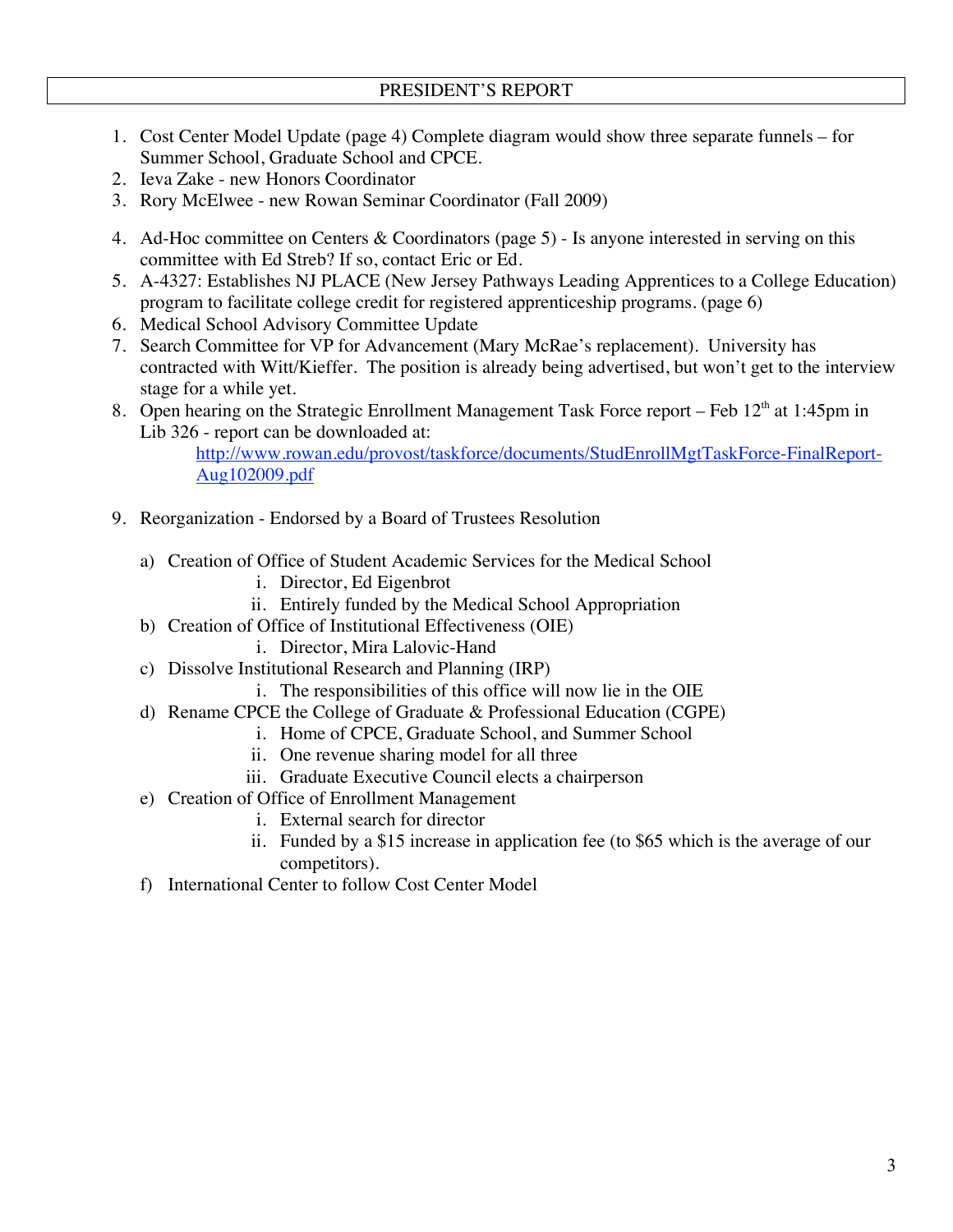# Revenue Sharing Model



### **Questions**

- 1. How is net revenue distributed? What percent to Provost, Deans, Department, etc…
- 2. We must create rules of engagement on …
	- a. By what procedure is money spent
	- b. On what is money spent?
	- c. Carry over rules?
	- d. Reserves?
	- e. Seed funds to launch new programs
	- f. Clearly define "costs"
- 3. Must be reviewed annually
- 4. Rules for additional new programs to the "Revenue Sharing Model" as well as deletion of those programs that do not generate profit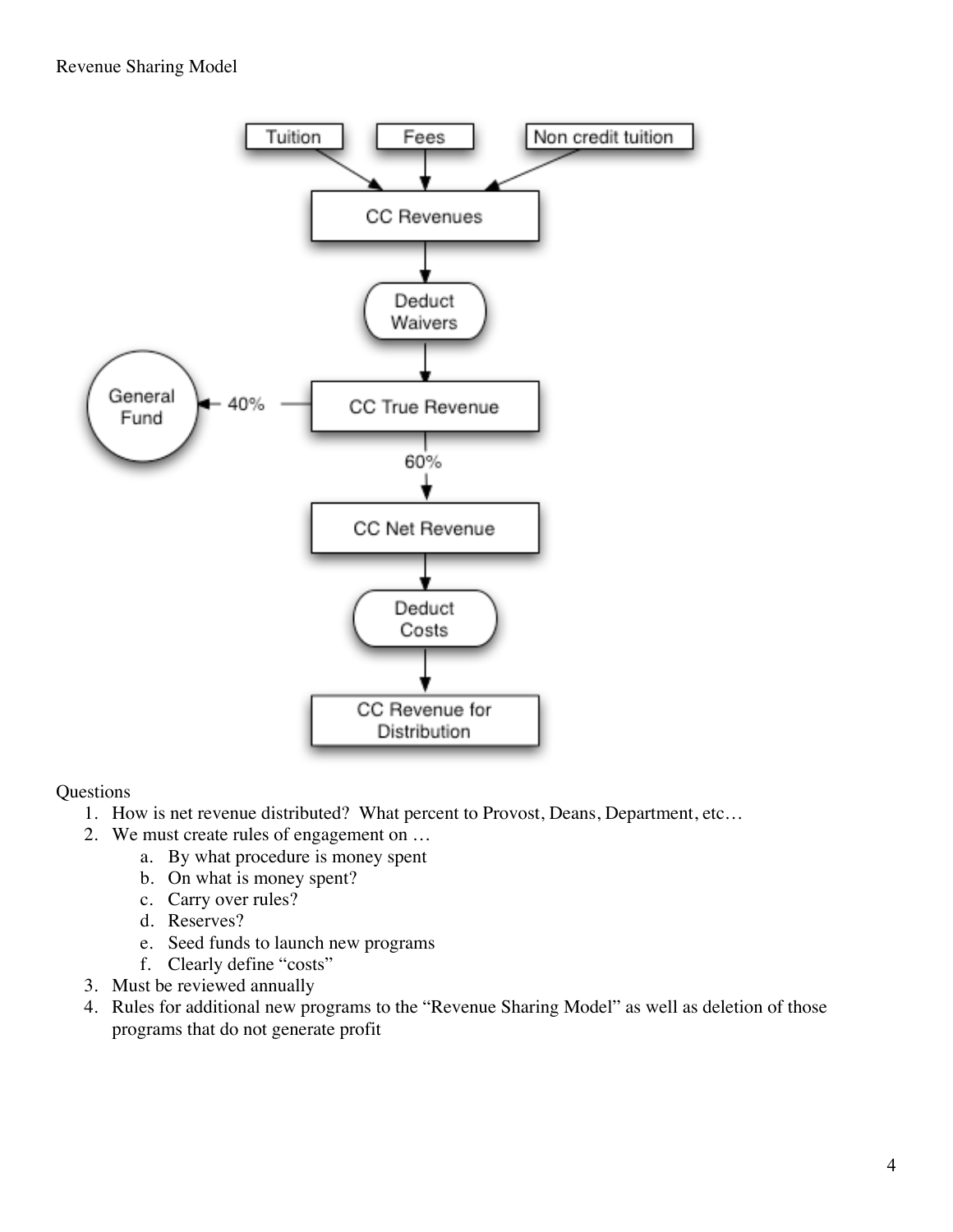# Senate Ad Hoc Committee on Center & Coordinators

Committee Members: Ed Streb (chairperson),

Charge: To collect, analyze, and disseminate information with respect to the various coordinators and advisory boards on campus. Suggestions on standardizing the process for appointments and advisory boards should be included. Data on the center/coordinators listed below should be collected.

- Faculty Center
- International Center
- Honors Coordinator
- ∑ Exploratory Studies Coordinator
- Asian Studies Coordinator
- Liberal Studies Coordinators
	- o American Studies
	- o Humanities SS
	- o Math/Science
- ∑ Liberal Arts & Sciences Institute
- Environmental Studies
- ∑ Women & Gender Studies
- ∑ Rowan Seminar Coordinator

The committee should deliver a summary report to the University Senate President no later than May 1, 2010.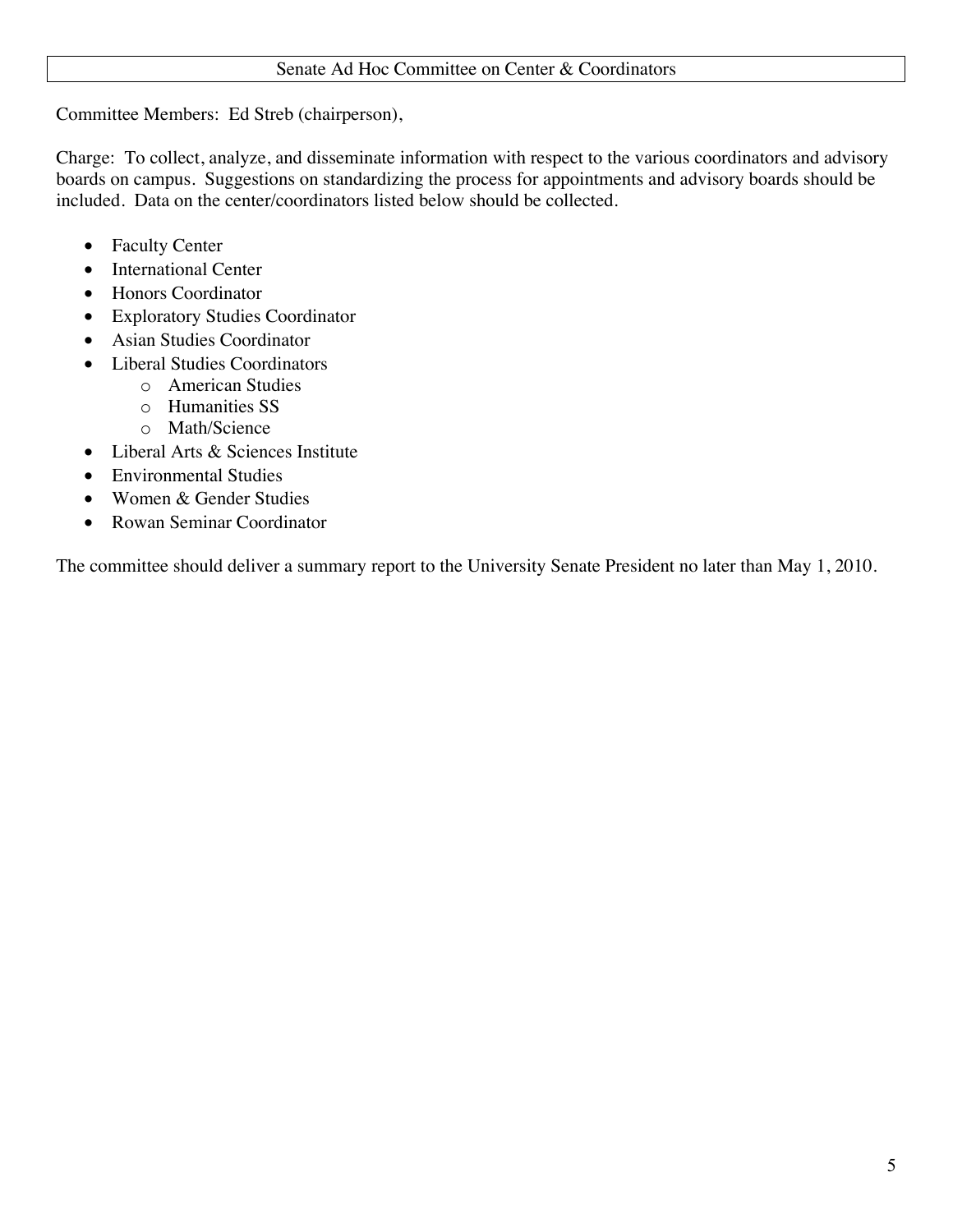### Transfer of Academic Credits from Apprenticeships

Assembly Bill No. 4327 expands the Statewide Transfer Agreement between the county colleges and senior public colleges and universities to include apprenticeship credits. The New Jersey Pathways Leading Apprentices to a College Education program (NJ PLACE) created an associate's degree in applied science in technical studies, into which students can transfer credits for time spent in apprenticeships. The legislation expands the Statewide Transfer Agreement to include completed associate's degrees in applied science in technical studies that have credits transferred by the NJ PLACE program from apprenticeship programs. The transfer agreement must be adopted by January 1, 2011 and operational by September 1, 2011. Acting Governor Sweeney signed the bill on January 14, 2010.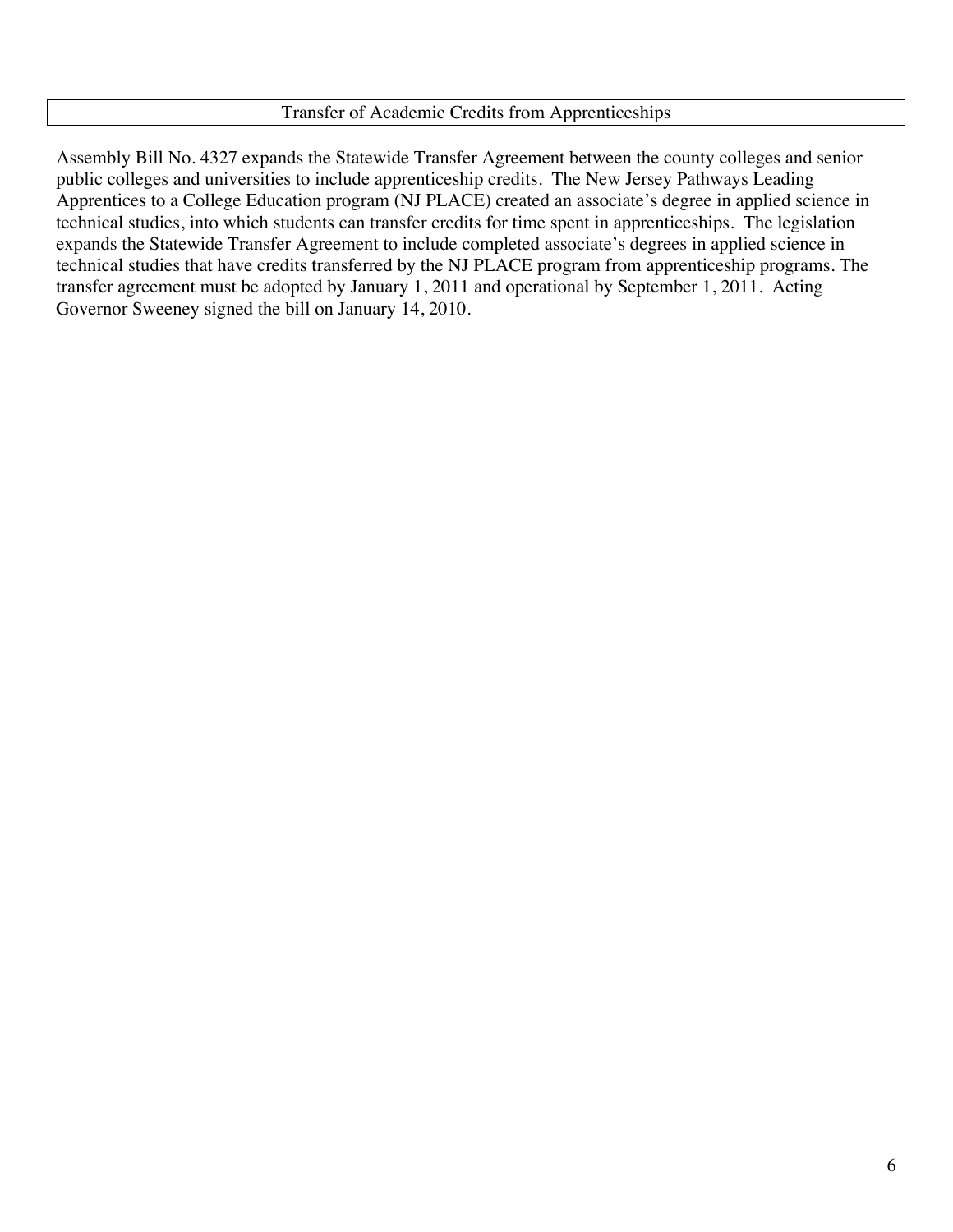# Report of the University Curriculum Committee February 5, 2010 Submitted by Janet Moore Lindman

# **Process C**

| SCC#        | College                 | <b>Title</b>                                | <b>Department</b>          |
|-------------|-------------------------|---------------------------------------------|----------------------------|
| $09-10-101$ | <b>Business</b>         | Post-MBA CAGS in Business                   | All departments in college |
|             |                         | Administration                              |                            |
| $09-10-500$ | Fine & Performing Arts  | Specialization in Theatre: Theatre          | Theatre/Dance              |
|             |                         | <b>Education and Musical Theatre Tracks</b> |                            |
| $09-10-704$ | Liberal Arts & Sciences | MA in Applied Behavior Analysis             | Psychology                 |
| $09-10-602$ | Liberal Arts & Sciences | Minor in Business Spanish                   | Foreign Language &         |
|             |                         |                                             | Literatures                |
| $09-10-612$ | Liberal Arts & Sciences | BA/MA Dual Degree Program in                | History                    |
|             |                         | <b>History</b>                              |                            |
| $09-10-613$ | Liberal Arts & Sciences | MA in History                               | History                    |

#### **Process B**

| SCC#        | College                 | Title                            | <b>Department</b>              |
|-------------|-------------------------|----------------------------------|--------------------------------|
| $09-10-514$ | FPA/Engineering         | Signals, Systems, and Music      | <b>Electrical and Computer</b> |
|             |                         |                                  | Engineering/Music              |
| $09-10-603$ | Liberal Arts & Sciences | Accelerated Business Spanish I   | Foreign Language and           |
|             |                         |                                  | Literatures                    |
| $09-10-604$ | Liberal Arts & Sciences | Accelerated Business Spanish II  | Foreign Language and           |
|             |                         |                                  | Literatures                    |
| $09-10-605$ | Liberal Arts & Sciences | Accelerated Business Spanish III | Foreign Language and           |
|             |                         |                                  | Literatures                    |
| $09-10-619$ | Liberal Arts & Sciences | Introduction to Buddhism         | Philosophy & Religion          |
| $09-10-620$ | Liberal Arts & Sciences | Introduction to the Bible        | Philosophy & Religion          |
| $09-10-621$ | Liberal Arts & Sciences | Introduction to Daoism           | Philosophy & Religion          |
| $09-10-622$ | Liberal Arts & Sciences | Aesthetics/Aesthetics WI         | Philosophy & Religion          |
| $09-10-813$ | Liberal Arts & Sciences | <b>Community Health Nursing</b>  | <b>Biological Sciences</b>     |

| <b>Process A</b> |                 |                                          |                             |
|------------------|-----------------|------------------------------------------|-----------------------------|
| SCC#             | College         | <b>Title</b>                             | <b>Department</b>           |
| $09-10-100$      | <b>Business</b> | Legal Aspects of HR                      | Management/Entrepreneurship |
| 09-10-103        | <b>Business</b> | <b>Financial Decision Making</b>         | Accounting/Finance          |
| 08-09-111        | <b>Business</b> | <b>Advanced Financial Planning</b>       | Accounting/Finance          |
| 08-09-119        | <b>Business</b> | Leadership & Supervision for Managers    | Management/Entrepreneurship |
| 09-10-200        | Communication   | <b>Electronic Media Copywriting</b>      | PR/Advertising              |
| 09-10-201        | Communication   | <b>Advanced Public Relations Writing</b> | PR/Advertising              |
| 09-10-204        | Communication   | Broadcast Journalism: Radio              | Journalism                  |
| 09-10-205        | Communication   | Broadcast Journalism: News Writing       | Journalism                  |
| $09-10-206$      | Communication   | Copy Editing                             | Journalism                  |
| 09-10-207        | Communication   | Feature Writing                          | Journalism                  |
| 09-10-208        | Communication   | Media Ethics                             | Journalism                  |
| 09-10-209        | Communication   | Online Journalism I                      | Journalism                  |
| 09-10-213        | Communication   | <b>Evaluation Writing</b>                | <b>Writing Arts</b>         |
| $09-10-215$      | Communication   | Sound Composition 2                      | Radio/TV/Film               |
| 09-10-216        | Communication   | Participatory Media                      | <b>Writing Arts</b>         |
| 09-10-301        | Education       | School Nursing Post-Baccalaureate        | Special Education           |
|                  |                 | <b>Certification Program</b>             |                             |
| 09-10-310        | Education       | Curriculum Instruction & Transition in   | Special Education           |
|                  |                 | Special Education                        |                             |
| 09-10-311        | Education       | Counseling in Educational Settings       | Special Education           |
| 09-10-312        | Education       | Counseling in Educational Settings       | Special Education           |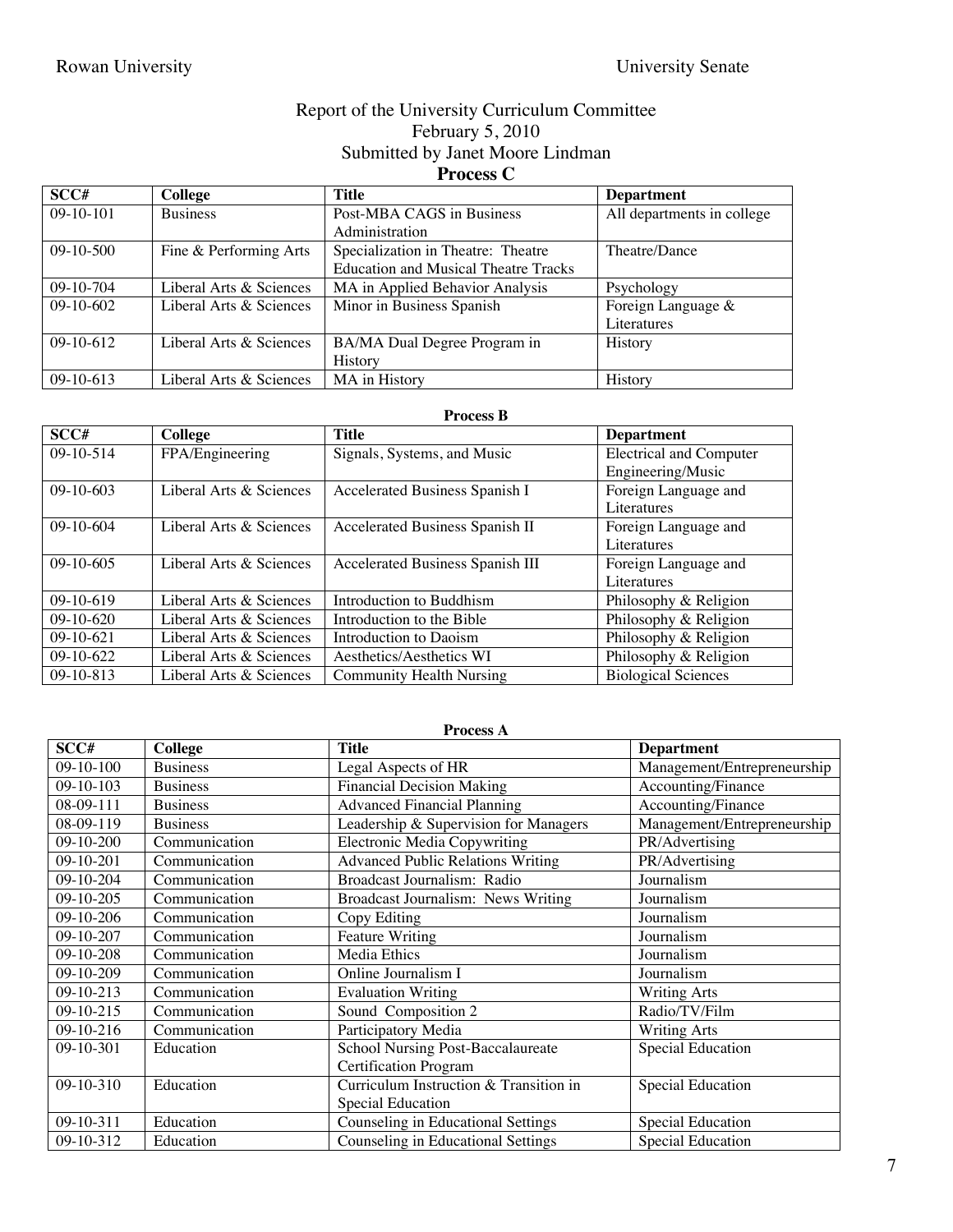| $09-10-313$            | Education | Counseling in Educational Settings                     | Special Education           |
|------------------------|-----------|--------------------------------------------------------|-----------------------------|
| $09-10-314$            | Education | <b>Counseling in Educational Settings</b>              | <b>Special Education</b>    |
| 09-10-315              | Education | Counseling in Educational Settings                     | Special Education           |
| 09-10-316              | Education | Counseling in Educational Settings                     | <b>Special Education</b>    |
| 09-10-317              | Education | Counseling in Educational Settings                     | Special Education           |
| 09-10-318              | Education | Counseling in Educational Settings                     | <b>Special Education</b>    |
| 09-10-319              | Education | Counseling in Educational Settings                     | Special Education           |
| $09-10-320$            | Education | Counseling in Educational Settings                     | Special Education           |
| $09-10-321$            | Education | Counseling in Educational Settings                     | <b>Special Education</b>    |
| 09-10-322              | Education | Counseling in Educational Settings                     | Special Education           |
| 09-10-323              | Education | Counseling in Educational Settings                     | <b>Special Education</b>    |
| 09-10-324              | Education | Counseling in Educational Settings                     | <b>Special Education</b>    |
| 09-10-328              | Education | Understanding & Designing Curriculum for               | <b>Teacher Education</b>    |
|                        |           | Young Children                                         |                             |
| 09-10-329              | Education | Emergent Literacy & Assessment for Young               | <b>Teacher Education</b>    |
|                        |           | Children                                               |                             |
| 09-10-330              | Education | Family, Community & Professional Ethics                | <b>Teacher Education</b>    |
| 09-10-332              | Education | English as Second Language - COGS                      | <b>Teacher Education</b>    |
| 09-10-333              | Education | Linguistics for Teaching 2 <sup>nd</sup> Languages ESL | <b>Teacher Education</b>    |
| 09-10-334              | Education | Language, Culture & Communication ESL                  | <b>Teacher Education</b>    |
| 09-10-336              | Education | Integrating Language & Content in the                  | <b>Teacher Education</b>    |
|                        |           | <b>ESL/Bilingual Classroom</b>                         |                             |
| 09-10-337              | Education |                                                        |                             |
| $09-10-338$            | Education | Dual Majors for Elementary Ed Subject                  | <b>Teacher Education</b>    |
|                        |           | <b>Matter Education</b>                                |                             |
| 09-10-339              | Education | Contemporary Health I                                  | Health & Exercise Science   |
| 09-10-340              | Education | Contemporary Health II                                 | Health & Exercise Science   |
| 09-10-341              | Education | Foundations of Health Promotion & Fitness              | Health & Exercise Science   |
|                        |           | Management                                             |                             |
| 09-10-342              | Education | Administration of Promotion & Fitness                  | Health & Exercise Science   |
|                        |           | Management                                             |                             |
| 09-10-343              | Education | Health Behavior                                        | Health & Exercise Science   |
| 09-10-344              | Education | School Health Program Planning                         | Health & Exercise Science   |
| $09-10-345$            | Education | Safety, First Aid, and Basic Understanding             | Health & Exercise Science   |
|                        |           | of Athletic Injuries                                   |                             |
| 09-10-346              | Education | Rhythmic Activities & Forms                            | Health & Exercise Science   |
| 09-10-347              | Education | Structure & Function of Human Body I                   | Health & Exercise Science   |
| 09-10-348              | Education | Structure & Function of Human Body II                  | Health & Exercise Science   |
| 09-10-349              | Education | Foundations of Fitness & Motor                         | Health & Exercise Science   |
|                        |           | Development                                            |                             |
| 09-10-350              | Education | Technology & Assessment of HES                         | Health & Exercise Science   |
| 09-10-352              | Education | Exercise Physiology (without lab)                      | Health & Exercise Science   |
| 09-10-353              | Education | <b>Exercise for Special Populations</b>                | Health & Exercise Science   |
| 09-10-354              | Education | Health & Physical Education Curriculum                 | Health & Exercise Science   |
|                        |           | Instruction                                            |                             |
| 09-10-355              | Education | <b>Adapted Physical Education</b>                      | Health & Exercise Science   |
| $09-10-356$            | Education | Therapeutic Modalities in Athletic Training            | Health & Exercise Science   |
| 09-10-357              | Education | Pharmacology & General Medicine in                     | Health & Exercise Science   |
|                        |           | <b>Athletic Training</b>                               |                             |
| 09-10-358              | Education | Teaching Literacy                                      | Reading                     |
| 09-10-359              | Education | Minor in Reading                                       | Reading                     |
| 09-10-360              | Education | Teaching Reading in Content Areas                      | Reading                     |
| 09-10-361              | Education | Teaching Reading Across Grades                         | Reading                     |
| 09-10-362              | Education | Administration & Supervision of School                 | $\overline{\text{Reading}}$ |
|                        |           | Reading                                                |                             |
| 09-10-363              | Education | Diagnosis of Remedial Reading Problems                 | Reading                     |
| $\overline{09-10-3}64$ | Education | Corrections in Remedial Reading Problems               | Reading                     |
| 09-10-365              | Education | Using Multicultural Literature in K-12                 | Reading                     |
|                        |           | Reading and Writing Classrooms                         |                             |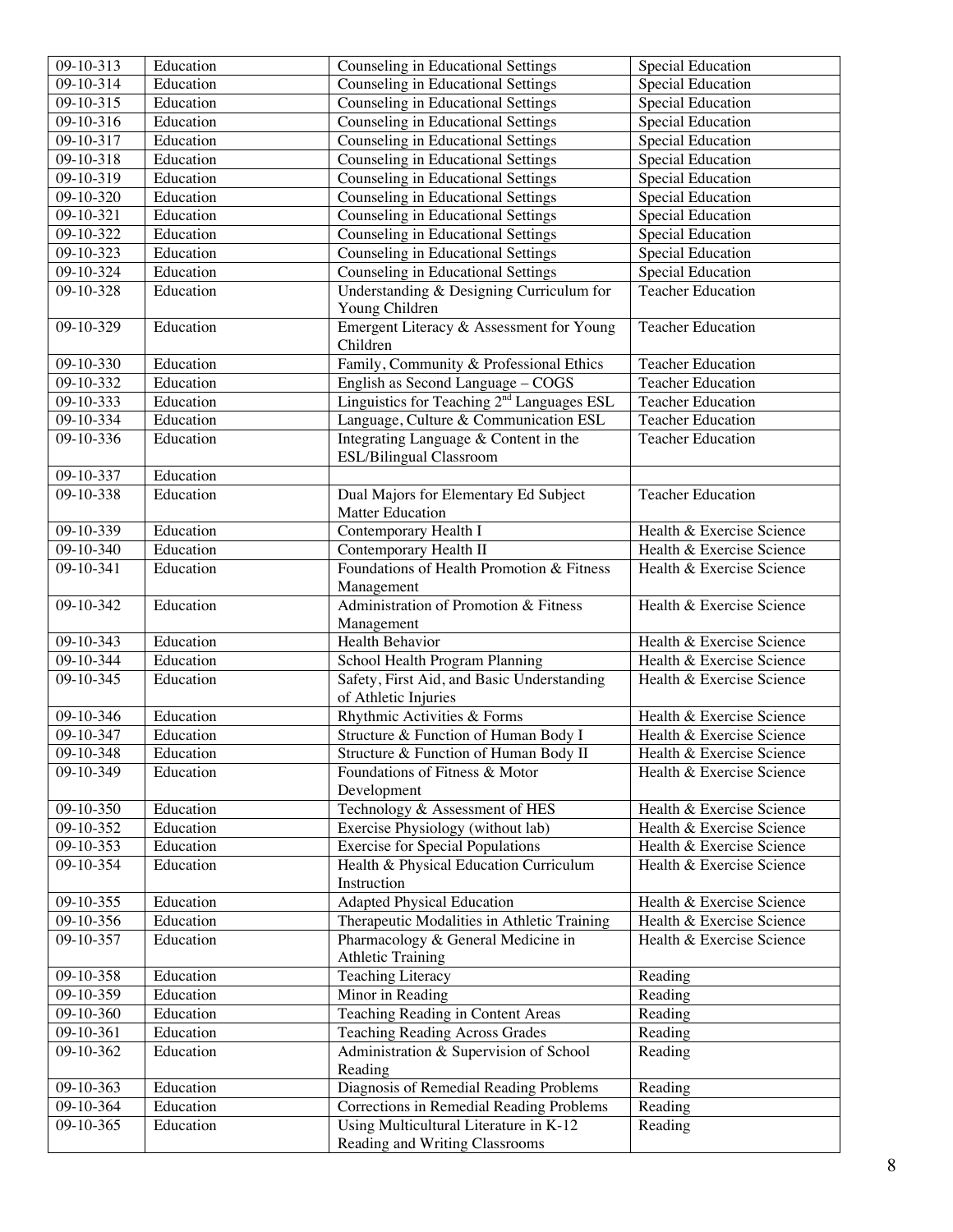| $09-10-366$                | Education                                         | Applications Research Seminar I: School<br>Psychology                   | <b>Special Education</b>                                       |
|----------------------------|---------------------------------------------------|-------------------------------------------------------------------------|----------------------------------------------------------------|
| $09-10-367$                | Education                                         | <b>Applications Research Seminar II: School</b>                         | <b>Special Education</b>                                       |
|                            |                                                   | Psychology                                                              |                                                                |
| $09-10-368$                | Education                                         | Leadership Applications Fieldwork and                                   | <b>Educational Leadership</b>                                  |
|                            |                                                   | Seminar                                                                 |                                                                |
| $09-10-369$                | Education                                         | Remove 3 courses                                                        | <b>Educational Leadership</b>                                  |
| $09-10-370$                | Education                                         | Planning & Negotiating                                                  | <b>Educational Leadership</b>                                  |
| $09-10-371$                | Education                                         | Action Research in Educational Leadership                               | <b>Educational Leadership</b>                                  |
| 09-10-372                  | Education                                         | Move Library School Courses from Special                                | Reading                                                        |
|                            |                                                   | Ed to Reading                                                           |                                                                |
| 09-10-373                  | Education                                         | Managing Library Programs                                               | <b>Special Education</b>                                       |
| 09-10-374                  | Education                                         | School Media Centers for Teaching and                                   | Special Education                                              |
|                            |                                                   | Learning                                                                |                                                                |
| 09-10-375<br>$09-10-376$   | Education<br>Education                            | <b>Library Technology</b>                                               | <b>Special Education</b>                                       |
| 09-10-377                  | Education                                         | Practicum in Library Services<br>Minor in Education                     | <b>Special Education</b><br><b>Teacher Education</b>           |
| 09-10-378                  | Education                                         |                                                                         | <b>Teacher Education</b>                                       |
| 09-10-379                  | Education                                         | <b>Mathematics Pedagogy</b><br>Leadership Through Professional Learning | <b>Teacher Education</b>                                       |
|                            |                                                   | Communities                                                             |                                                                |
| 09-10-380                  | Education                                         | BA in Education: Early Childhood                                        | <b>Teacher Education</b>                                       |
| 09-10-381                  | Education                                         | BA in Education: Subject Matter                                         | <b>Teacher Education</b>                                       |
| $09-10-382$                | Education                                         | BA in Education: Health & Physical                                      | <b>Teacher Education</b>                                       |
|                            |                                                   | Education                                                               |                                                                |
| 09-10-383                  | Education                                         | BA in Education: Elementary Education                                   | <b>Teacher Education</b>                                       |
| $09-10-384$                | Education                                         | Elementary Art Methods: Teaching and<br>Learning Art A                  | <b>Teacher Education</b>                                       |
| 09-10-385                  | Education                                         | Elementary General Music: Teaching and                                  | <b>Teacher Education</b>                                       |
|                            |                                                   | Learning A                                                              |                                                                |
| 09-10-386                  | Education                                         | <b>Teaching Science</b>                                                 | <b>Teacher Education</b>                                       |
| 09-10-387                  | Education                                         | Teaching Social Sciences: Learning A                                    | <b>Teacher Education</b>                                       |
| $09-10-388$                | Education                                         | Teaching & Learning Communities II:                                     | <b>Teacher Education</b>                                       |
|                            |                                                   | Music                                                                   |                                                                |
| 09-10-389                  | Education                                         | Teaching & Learning Communities II: Art                                 | <b>Teacher Education</b>                                       |
| $09-10-390$                | Education                                         | Teaching & Learning Communities II:                                     | <b>Teacher Education</b>                                       |
|                            |                                                   | Health & Physical Education                                             |                                                                |
| 09-10-391                  | Education                                         | Teaching & Learning Communities II: Early                               | <b>Teacher Education</b>                                       |
|                            |                                                   | Childhood Education                                                     |                                                                |
| 09-10-392                  | Education                                         | Teaching & Learning Communities II                                      | <b>Teacher Education</b>                                       |
| 09-10-393<br>09-10-395     | Education<br>Education                            | Leadership Research Project<br>Conducting & Analyzing Qualitative       | <b>Educational Leadership</b><br><b>Educational Leadership</b> |
|                            |                                                   | Research                                                                |                                                                |
| 09-10-396                  | Education                                         | Teaching & Learning A: Mathematics                                      | <b>Teacher Education</b>                                       |
| 09-10-397                  | Education                                         | Teaching & Learning A: Foreign Languages                                | <b>Teacher Education</b>                                       |
| 09-10-398                  | Education                                         | Curriculum Assessment in Elementary                                     | <b>Teacher Education</b>                                       |
|                            |                                                   | Classrooms                                                              |                                                                |
| 09-10-399                  | Education                                         | Teaching & Learning A: English Language                                 | <b>Teacher Education</b>                                       |
| 09-10-509                  | Fine & Performing Arts                            | Computers Technology in Music I                                         | Music                                                          |
| 09-10-510                  | Fine & Performing Arts                            | Computers Technology in Music II                                        | Music                                                          |
| 09-10-511                  | Fine & Performing Arts                            | <b>New Jazz Structures</b>                                              | Music                                                          |
| $09-10-512$<br>$09-10-600$ | Fine & Performing Arts<br>Liberal Arts & Sciences | Selected Topics in Music<br>Islamic Civilization                        | Music<br>History                                               |
| 09-10-601                  | Liberal Arts & Sciences                           | American Revolution & Early Republic                                    | History                                                        |
| 09-10-606                  | Liberal Arts & Sciences                           | Accelerated Business Spanish Reading and                                | Foreign Language &                                             |
|                            |                                                   | Conversation                                                            | Literatures                                                    |
| 09-10-607                  | Liberal Arts & Sciences                           | Spanish for Business                                                    | Foreign Language &                                             |
|                            |                                                   |                                                                         | Literatures                                                    |
| 09-10-608                  | Liberal Arts & Sciences                           | Spanish for Business B                                                  | Foreign Language &                                             |
|                            |                                                   |                                                                         | Literatures                                                    |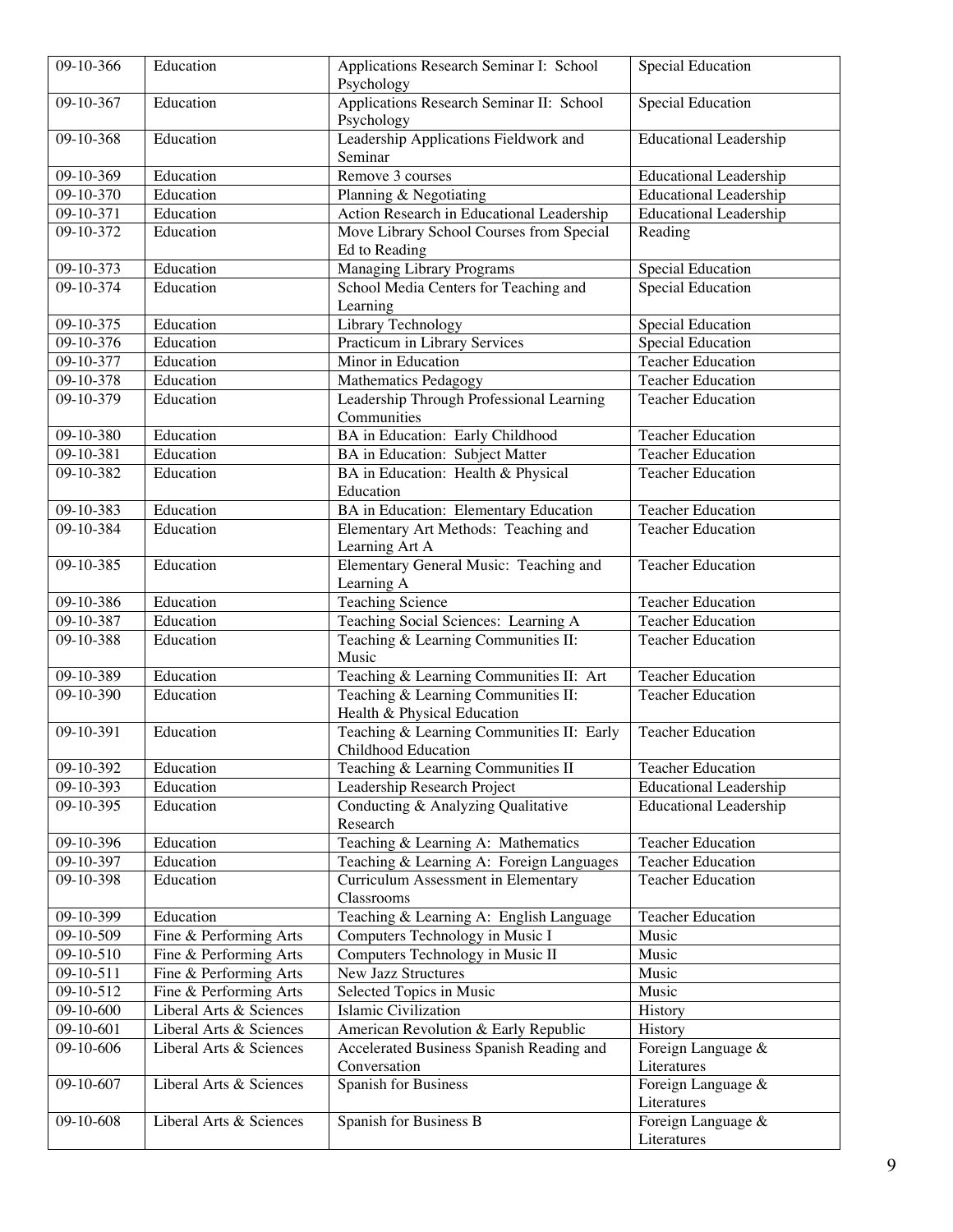| 09-10-609   | Liberal Arts & Sciences | Race, Identity & History in East Asia                   | History                  |
|-------------|-------------------------|---------------------------------------------------------|--------------------------|
| 09-10-610   | Liberal Arts & Sciences | Late Imperial China                                     | History                  |
| 09-10-611   | Liberal Arts & Sciences | Graduate Independent Study                              | History                  |
| 09-10-614   | Liberal Arts & Sciences | Masters Thesis in History I                             | History                  |
| 09-10-615   | Liberal Arts & Sciences | Masters Thesis in History II                            | History                  |
| 09-10-617   | Liberal Arts & Sciences | Readings & Research in History I                        | History                  |
| 09-10-618   | Liberal Arts & Sciences | Readings & Research in History II                       | History                  |
| 09-10-623   | Liberal Arts & Sciences | Philosophy of Religion                                  | Philosophy/Religion      |
| 09-10-700   | Liberal Arts & Sciences | Ethnic Minorities in China                              | Sociology                |
| 09-10-707   | Liberal Arts & Sciences | COGS in Applied Behavioral Analysis                     | Psychology               |
| 09-10-711   | Liberal Arts & Sciences | Sociology of Migration: Contemporary<br>Perspective     | Sociology                |
| 09-10-712   | Liberal Arts & Sciences | Sociology of Ethnicity & Politics                       | Sociology                |
| 09-10-717   | Liberal Arts & Sciences | GIS II: Geospatial Modeling                             | Geography/Anthropology   |
| 09-10-718   | Liberal Arts & Sciences | Geovisualization                                        | Geography/Anthropology   |
| 09-10-719   | Liberal Arts & Sciences | Senior Seminar in Environmental Studies                 | Geography/Anthropology   |
| 09-10-720   | Liberal Arts & Sciences | Field Methods & Research Design                         | Geography/Anthropology   |
| 09-10-721   | Liberal Arts & Sciences | Russian, East European, and Eurasian<br>Politics        | <b>Political Science</b> |
| 09-10-814   | Liberal Arts & Sciences | <b>College Geometry</b>                                 | Mathematics              |
| 09-10-815   | Liberal Arts & Sciences | Calculus II                                             | Mathematics              |
| 09-10-816   | Liberal Arts & Sciences | Stochastic Models in Operations Research                | Mathematics              |
| 09-10-817   | Liberal Arts & Sciences | Calculus III                                            | Mathematics              |
| 09-10-818   | Liberal Arts & Sciences | Linear Algebra                                          | Mathematics              |
| 09-10-819   | Liberal Arts & Sciences | <b>Accelerated Calculus II</b>                          | Mathematics              |
| 09-10-820   | Liberal Arts & Sciences | Numerical Analysis                                      | Mathematics              |
| 09-10-821   | Liberal Arts & Sciences | <b>Ordinary Differential Equations</b>                  | Mathematics              |
| 09-10-822   | Liberal Arts & Sciences | Partial Differential Equations                          | Mathematics              |
| 09-10-823   | Liberal Arts & Sciences | Probability & Random Variables                          | Mathematics              |
| 09-10-824   | Liberal Arts & Sciences | Theory of Numbers                                       | Mathematics              |
| 09-10-825   | Liberal Arts & Sciences | Patterns in Nature I: Visual Geometry                   | Mathematics              |
| 09-10-826   | Liberal Arts & Sciences | Patterns in Nature II: Projects in Calculus             | Mathematics              |
| 09-10-827   | Liberal Arts & Sciences | Math Seminar                                            | Mathematics              |
| 09-10-828   | Liberal Arts & Sciences | <b>Mathematical Statistics</b>                          | Mathematics              |
| 09-10-829   | Liberal Arts & Sciences | Deterministic Models in Operations<br>Research          | Mathematics              |
| 09-10-830   | Liberal Arts & Sciences | Introduction to Complex Analysis                        | Mathematics              |
| $09-10-831$ | Liberal Arts & Sciences | Applications of Math                                    | Mathematics              |
| 09-10-832   | Liberal Arts & Sciences | Technological Tools for Discovering Math                | Mathematics              |
| 09-10-833   | Liberal Arts & Sciences | Introduction to Real Analysis I                         | Mathematics              |
| 09-10-834   | Liberal Arts & Sciences | Modern Algebra I                                        | Mathematics              |
| 09-10-835   | Liberal Arts & Sciences | History of Math                                         | Mathematics              |
| 09-10-836   | Liberal Arts & Sciences | Modern Algebra II                                       | Mathematics              |
| 09-10-837   | Liberal Arts & Sciences | Introduction to Real Analysis II                        | Mathematics              |
| 09-10-838   | Liberal Arts & Sciences | <b>Statistics I</b>                                     | Mathematics              |
| 08-09-905   | Liberal Arts & Sciences | Asian Studies Program - change from 21 t0<br>18 credits | Asian Studies Program    |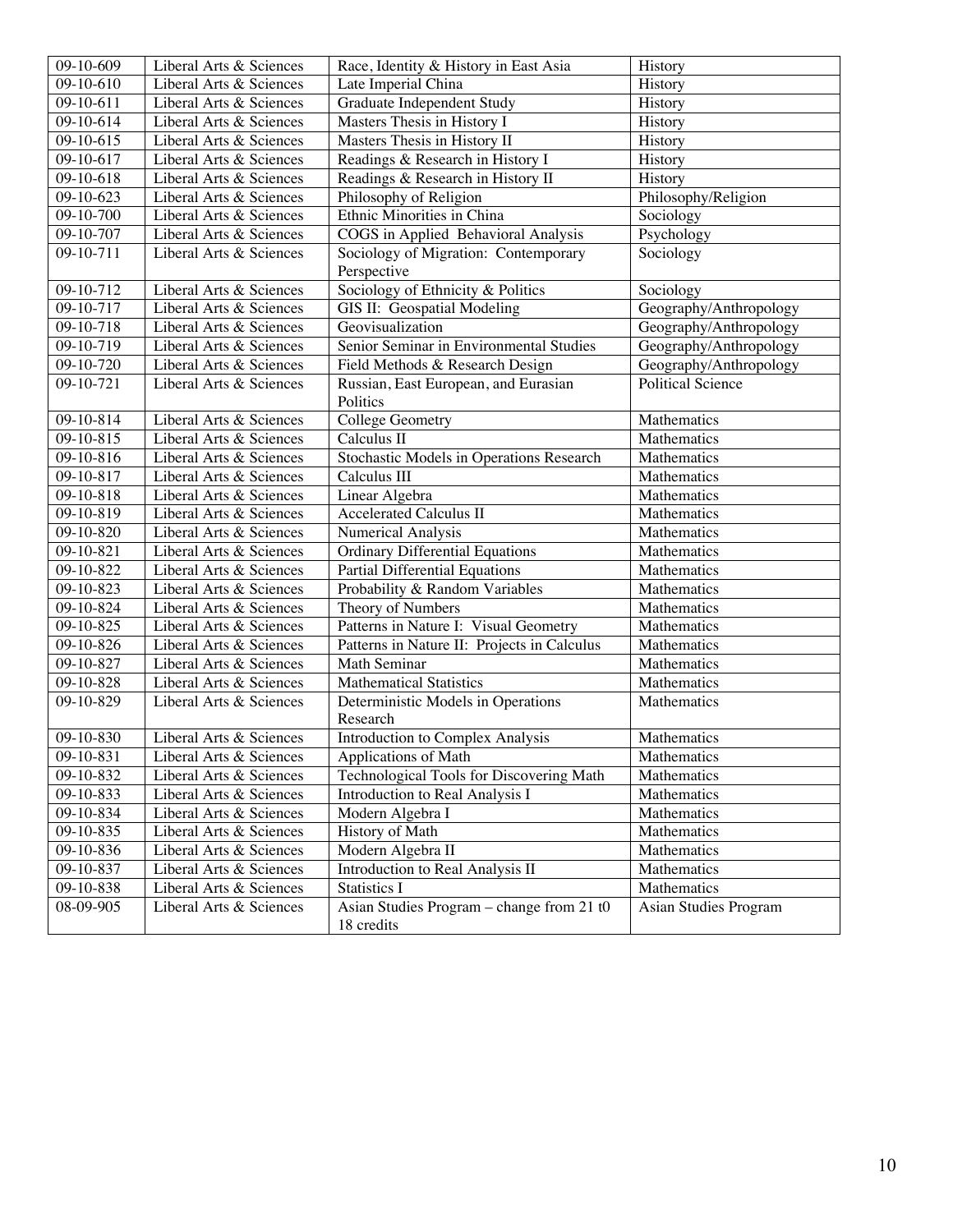# **ACADEMIC POLICIES AND PROCEDURES COMMITTEE**

# **Resolution Allowing Undergraduate Students to Opt Out of an Early Poor GPA**

**WHEREAS,** for a variety of reasons, some freshman undergraduate students perform very poorly when they first come to the University and end up leaving with a weak academic record;

**AND WHEREAS**, such students may wish to return later, having matured or otherwise resolved the issues that caused their earlier poor performance;

**AND WHEREAS**, these students would be discouraged or prohibited from returning to Rowan if the earlier poor performance remained part of their record, and since they could go elsewhere and choose not to report their previous academic record;

# **THEREFORE BE IT RESOLVED**,

that undergraduate students who started at Rowan University as native freshmen, earned a cumulative GPA less than 2.0 during their first academic year at Rowan University, and have not attended classes at Rowan University for a minimum of two consecutive years may apply via a written request to the Academic Dismissal Committee asking to have their grades forgiven and their GPA restarted at 0.0.

- The **maximum** cumulative GPA that could be forgiven will be 1.9.
- A **maximum of** 36 attempted credits could be forgiven (based on the normal maximum number of credits permitted).
- Rowan University courses in which the student received a C or better will automatically be accepted as transfer credits. The grades will not count toward GPA.
- Students seeking to have their grades forgiven are required to write a statement requesting to be readmitted under the policy and presenting evidence of readiness and/or continuing progress, such as successful completion of 24 credits at a community college or another accredited institution, regular employment, or military service.
- Approvals would be handled by the Academic Dismissal Committee, which hears appeals from students requesting reinstatement in the University.
- $\div$  The policy would not apply to graduate students.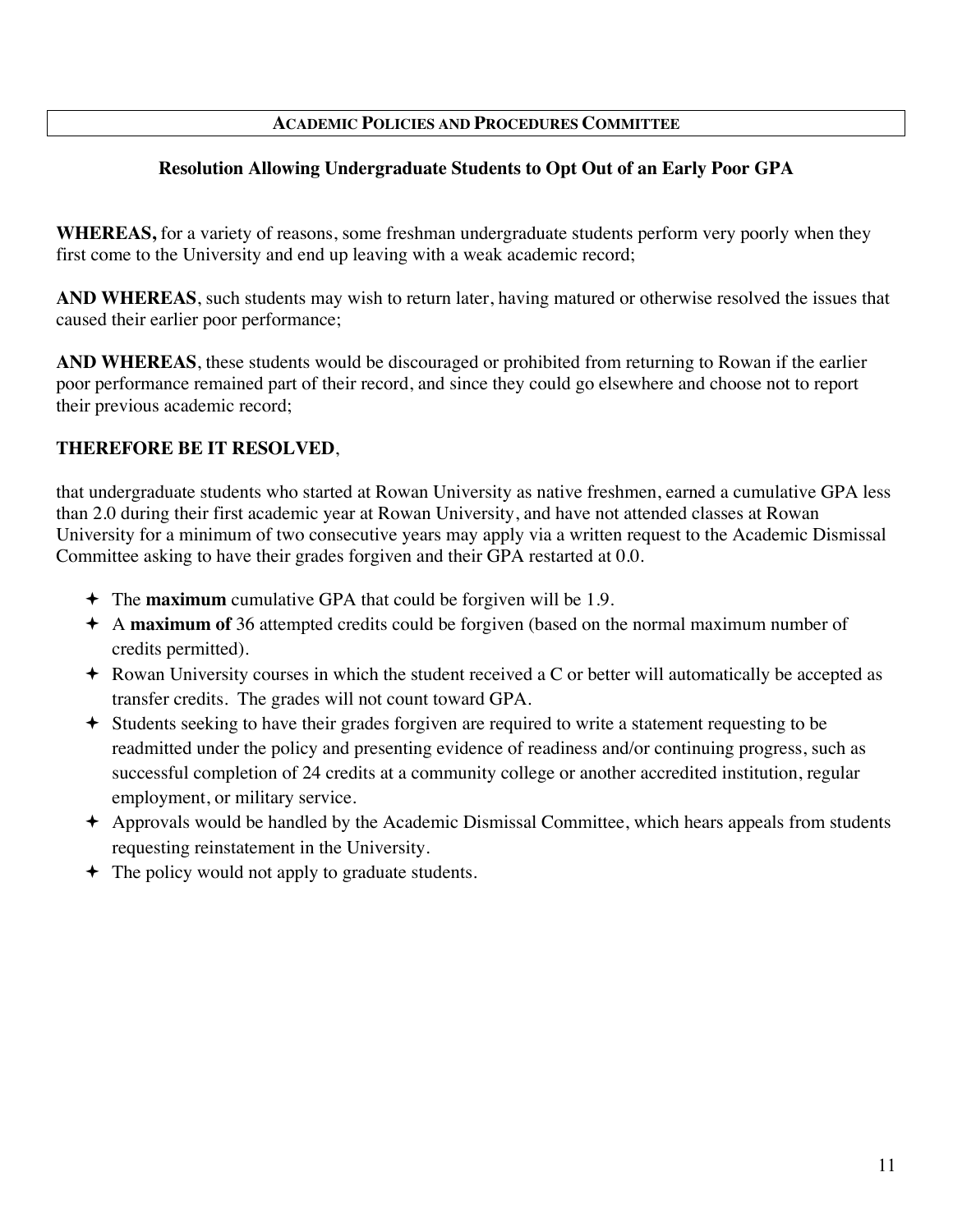# **ACADEMIC POLICIES AND PROCEDURES COMMITTEE**

# **Resolution Permitting GPA Forgiveness for Poor Performance During the First Year**

**WHEREAS,** for a variety of reasons, some freshman undergraduate students perform very poorly when they first come to the University and end up leaving with a weak academic record;

**AND WHEREAS**, such students may wish to return later, having matured or otherwise resolved the issues that caused their earlier poor performance;

**AND WHEREAS**, these students would be discouraged or prohibited from returning to Rowan if the earlier poor performance remained part of their GPA, and since they could go elsewhere and choose not to report their previous academic record;

# **THEREFORE BE IT RESOLVED**,

that undergraduate students who started at Rowan University as native freshmen, earned a cumulative GPA less than 2.0 during their first academic year at Rowan University, left the University after their first academic year, and have not attended classes at Rowan University for a minimum of two consecutive years may apply to have their grades forgiven and their GPA restarted at 0.0.

### **Conditions and procedures:**

- The **maximum** cumulative GPA that could be forgiven will be less than  $2.0$ .
- The grades for a **maximum of** 36 attempted credits could be forgiven (based on the normal maximum number of credits permitted).
- A student requesting GPA forgiveness is subject to existing procedures and timelines for re-registering or reapplying as appropriate. In addition, the student must provide a written statement requesting GPA forgiveness and presenting evidence of readiness and/or continuing progress, such as successful completion of 24 credits at a community college or another accredited institution, regular employment, or military service. The student may be asked to provide documentation of the problem that contributed to the original poor performance and/or actions taken to remedy the problem.
- Rowan University courses in which the student received a C or better will automatically be accepted as transfer credits. The grades will not count toward GPA. The credits may count toward graduation, but will not count toward the required minimum of 30 credits taken in residency. No credit will be granted for courses in which a C- or lower was earned.
- The policy would not apply to graduate students.

# **Additional provisions:**

1. The option provided by this policy is intended only for students in dire circumstances and should not be construed as desirable or advantageous. The criteria for transfer credits are stricter than for normal situations. The required documentation is similar to what would be required for students seeking reinstatement following academic dismissal. The policy is not intended to supplant existing policies and procedures governing academic performance problems that are resolvable by the student through a relatively minor correction or temporary hiatus. These other policies and procedures include: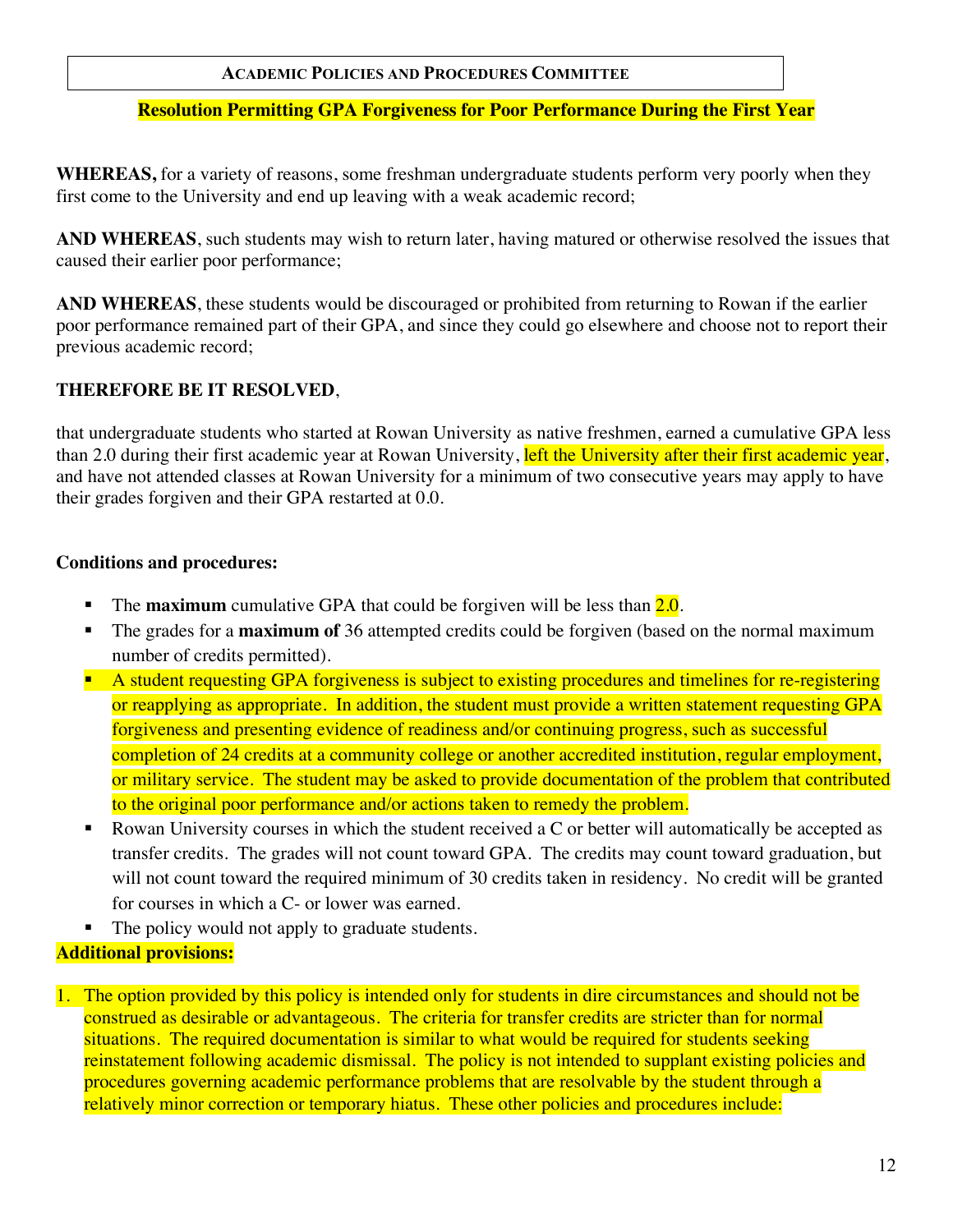- Retaking a course to improve the grade
- Academic probation
- Academic dismissal
- Withdrawal from a course or courses
- Leave of absence

GPA forgiveness pertains to situations that are catastrophic and require a more intensive recovery period or growth process, such as:

- Extreme difficulty adjusting to academic expectations
- Severe illness
- Emotional or psychological trauma
- Substance abuse
- 2. According to current University policy, conferral of academic honors at Commencement is based on the student's GPA at the end of the first term of the senior year. The GPA must be based on a minimum of 36 semester hours of course work completed at Rowan University. A student exercising the option described in this policy will have met this minimum if he/she successfully complete his/her studies at Rowan and is therefore eligible for academic honors at Commencement. The required 36 semester hours earned at Rowan do not include Rowan courses accepted for transfer credit as permitted by this policy.
- 3. The student should be advised that although his/her GPA is being restarted at 0.0, his/her academic record remains intact. The complete transcript will show the grades that were forgiven, and it is possible that employers, licensing or certifying agencies, or graduate school admissions committees will use the student's "unadjusted" GPA for purposes of determining eligibility.

### **Recommendations for implementation:**

- The Admissions Office, Registrar's Office, Career and Academic Planning Center, Academic Success Center, Dean of Students, and all academic programs should be consulted regarding implementation to ensure alignment with existing policies and procedures.
- Advisors will play a significant role in counseling students who have a poor first year and assisting them in choosing the best course of action for rectifying their situation. A specific mechanism for informing students who are leaving or re-entering the University of the option may need to be developed.
- As noted in the policy, a student exercising this option will follow existing procedures for re-registering or reapplying, depending on the circumstances of his/her leaving the University and the timeframe for his/her return. This is handled by the Admissions Office or the Registrar's Office. Evaluation and approval of the request for GPA forgiveness is an academic matter and should be a separate procedure. We recommend that this evaluation be performed by either individual representatives of academic programs (such as assistant deans or professional advisors) or a committee of such representatives.